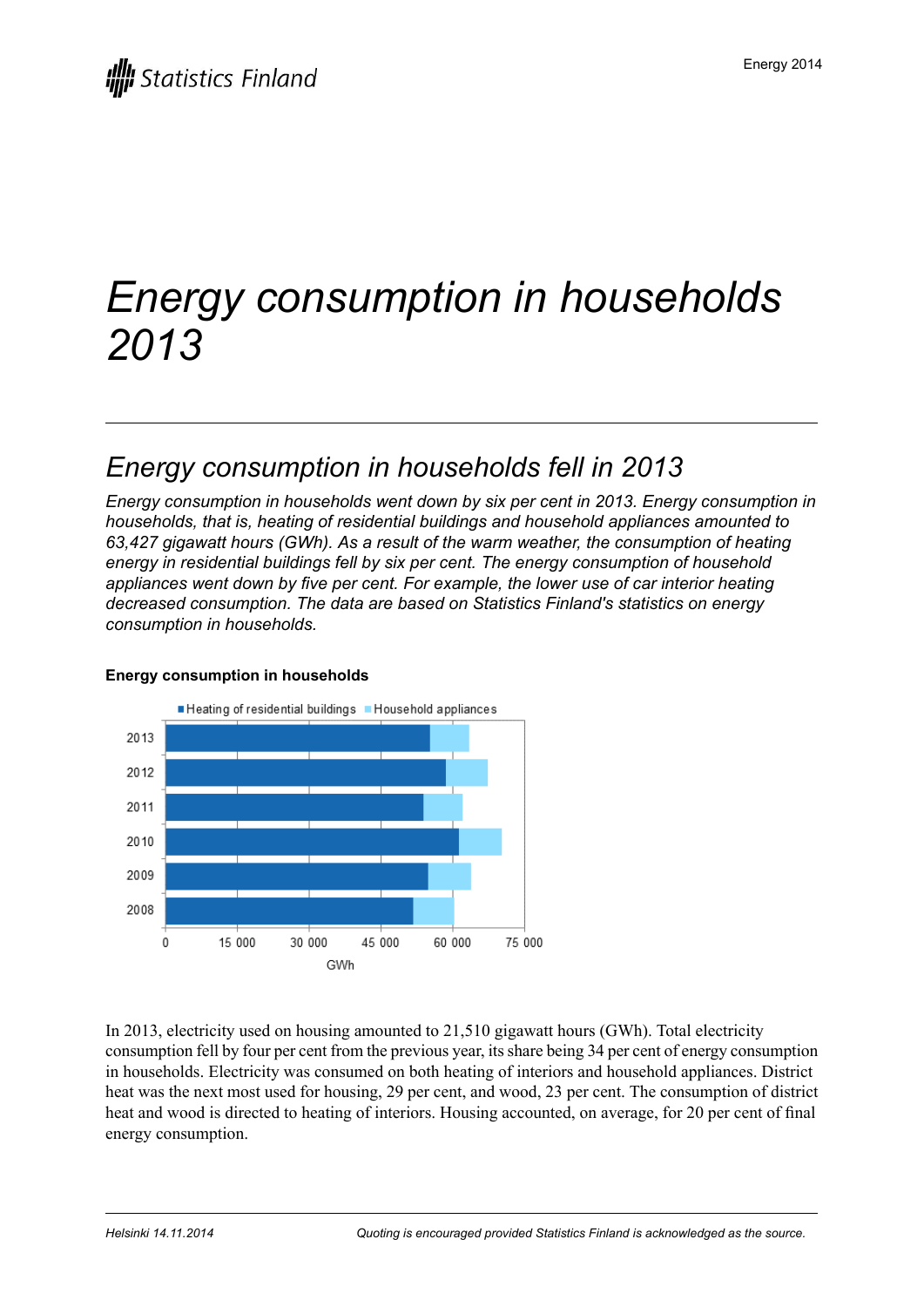Heating of residential buildings consumed 55,140 gigawatt hours (GWh) of energy in 2013. The most common energy source of heating was district heat, of which 18,311 GWh was consumed. The next most consumed sources were wood, 14,502 GWh, and electricity, 13,233 GWh. These three largest energy sources accounted for 84 per cent of the consumption of heating energy in residential buildings. Heating energy of residential buildings comprises the energy of the main heating system and those of other forms of supplementary heating.

The use of heat pumps for heating of residential buildings has been growing in recent years. In 2013, ambient energy had a share of eight per cent in heating energy sources. Ambient energy refers to energy extracted with heat pumps from the environment used for heating of interiors. In these statistics the use of heat pump electricity is not included in ambient energy but in electricity consumption of heating. The cooling use of air heating pumps is not included in heating energy.

Outdoor temperature has an effect on the annual need for heating energy. Heating degree day is used to follow changes in that. According to the Finnish Meteorological Institute, the temperature in the summer months of 2013 was higher than usual in the whole country. December 2013 was also milder than normal. The exceptionally warm weather lowered the figures for heating degree days and thus the need for heating energy.

The energy consumption of household appliances, that is, cooking, lighting and other electrical equipment, was 8,287 GWh in 2013. Three per cent less energy was used on cooking and ten per cent less on lighting than in the year before. The fall in the consumption of cooking is explained by the decrease in the amount of food prepared from scratch at home. In turn, the switch to energy-efficient lamps has decreased the electricity need of lighting in recent years.

The consumption of other electrical equipment went down by four per cent. Other electrical equipment includes refrigeration equipment, washing machines, tumble dryers, televisions and computers with their accessories, lifts, and car interior heating. Similarly as the heating energy of residential buildings, the energy consumption of car interior heating went down due to the warmer weather than normal. The decrease in consumption is also influenced by the lower consumption during use and standby use of televisions.

With respect to the consumption of heating energy in residential buildings, the statistics on energy consumption in households are based on Statistics Finland's calculation model where various sources were utilised. The energy consumption data of household appliances are based on the calculations of Adato Energia Oy.

A new climatic reference period for heating degree days, 1981 to 2010, has been taken into use in calculating consumption of heating energy. The data have been updated in line with the new reference period starting from 2008.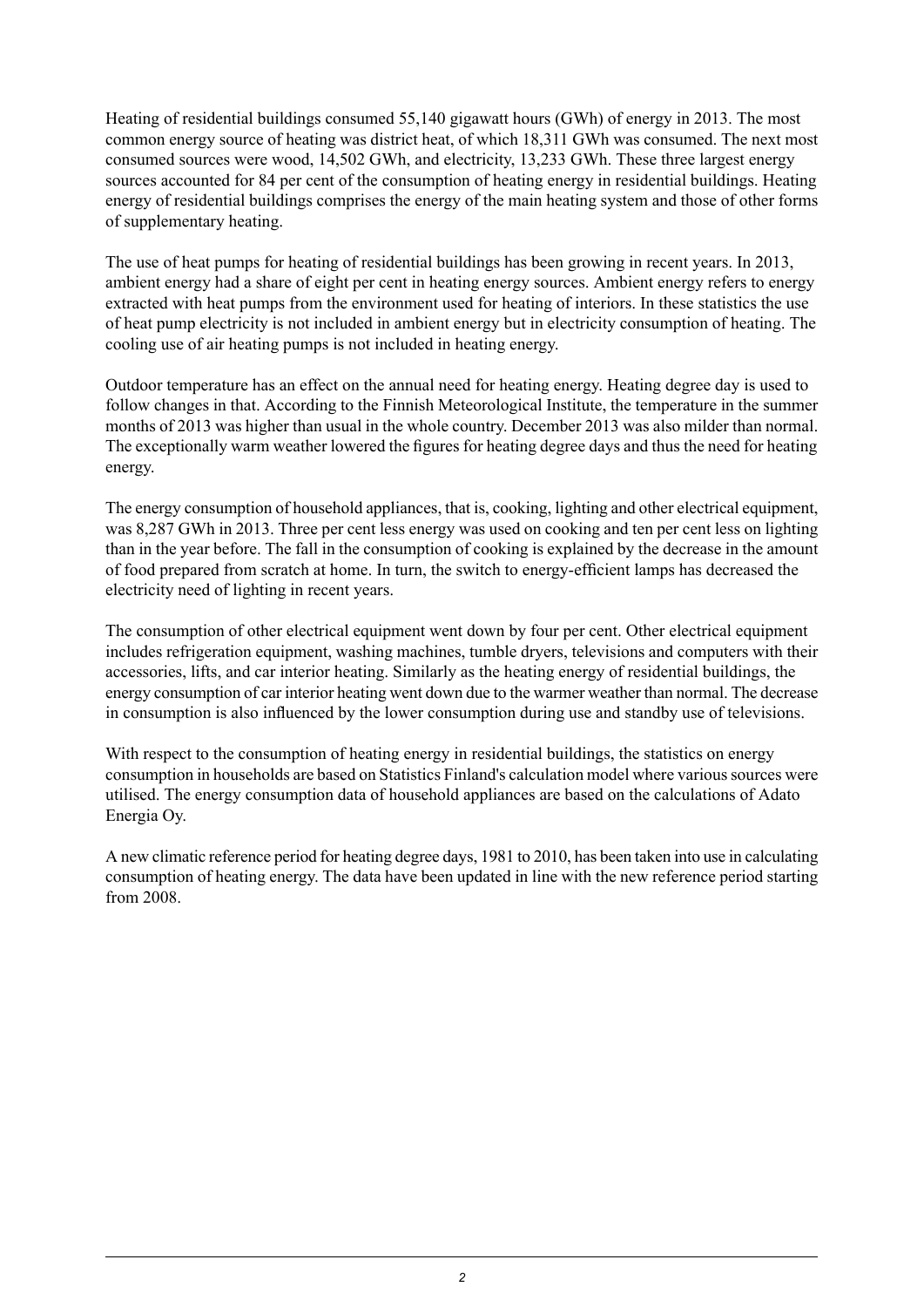## *Contents*

### *Tables*

#### **Appendix tables**

### *Figures*

#### **Appendix figures**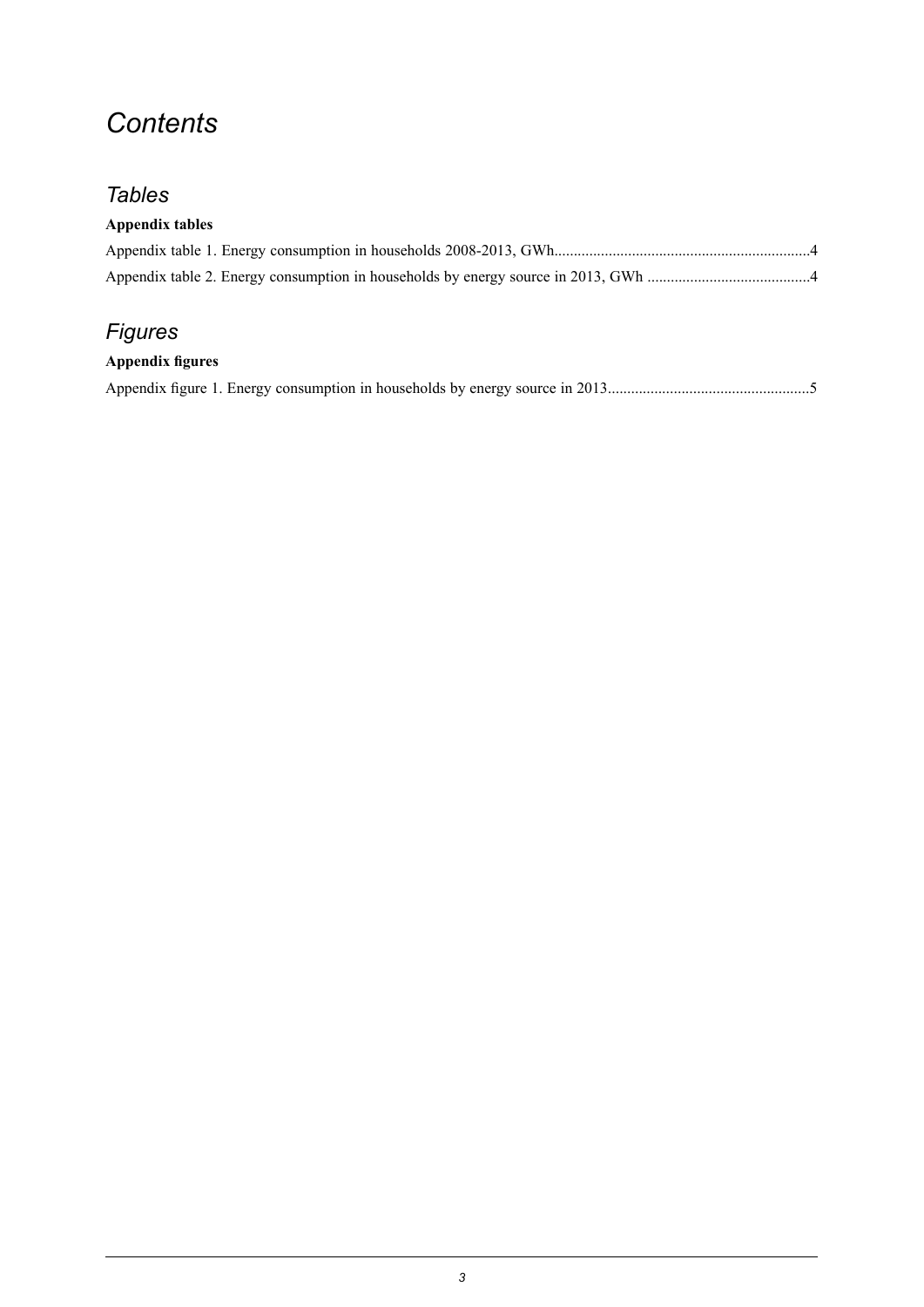### *Appendix tables*

|                                     | 2008   | 2009   | 2010   | 2011   | 2012   | 2013   |  |  |  |  |
|-------------------------------------|--------|--------|--------|--------|--------|--------|--|--|--|--|
| Heating of residential buildings    | 51,633 | 54,851 | 61,167 | 53,874 | 58,480 | 55,140 |  |  |  |  |
| Residential buildings proper, total | 49,093 | 52,166 | 58,233 | 51,258 | 55,677 | 52,503 |  |  |  |  |
| - Detached houses                   | 28,893 | 30,927 | 34,987 | 30,991 | 33,572 | 31,493 |  |  |  |  |
| - Terraced houses                   | 5,296  | 5,557  | 6,054  | 5,344  | 5,807  | 5,538  |  |  |  |  |
| - Blocks of flats                   | 14,904 | 15,682 | 17,192 | 14,923 | 16,298 | 15,472 |  |  |  |  |
| Free-time residential buildings     | 2,540  | 2,685  | 2,934  | 2,616  | 2,803  | 2,637  |  |  |  |  |
| Household appliances <sup>1)</sup>  | 8,629  | 8,976  | 8,972  | 8,217  | 8,750  | 8,287  |  |  |  |  |
| - Lighting                          | 3,257  | 3,044  | 2,702  | 2,482  | 2,349  | 2,115  |  |  |  |  |
| - Cooking                           | 712    | 713    | 711    | 701    | 614    | 595    |  |  |  |  |
| - Other electrical equipment        | 4,660  | 5,219  | 5,559  | 5,034  | 5,787  | 5,577  |  |  |  |  |
| Housing, total                      | 60,262 | 63,827 | 70,139 | 62,091 | 67,230 | 63,427 |  |  |  |  |
| Of heating of residential buildings |        |        |        |        |        |        |  |  |  |  |
| - Heating of saunas                 | 2,853  | 2,870  | 2,880  | 2,871  | 2,894  | 2,903  |  |  |  |  |
| - Heating of domestic water         | 9,418  | 9,475  | 9,522  | 9,584  | 9,658  | 9,727  |  |  |  |  |

#### <span id="page-3-0"></span>**Appendix table 1. Energy consumption in households 2008-2013, GWh**

<span id="page-3-1"></span>1) Apart from electricity consumption, consumption of household appliances includes use of natural gas in cookers.

|                                            | Wood   |                          |                          | Peat Coal Heavy<br>fuel<br>oil | Light fuel<br>oil | Natural<br>gas           | Ambient<br>energy <sup>1)</sup> | District heat | $Electricity^{2)}$ Total |               |  |  |
|--------------------------------------------|--------|--------------------------|--------------------------|--------------------------------|-------------------|--------------------------|---------------------------------|---------------|--------------------------|---------------|--|--|
| Housing, total                             | 14,502 | 49                       | 3                        | 87                             | 4,357             | 346                      | 4,262                           | 18,311        |                          | 21,510 63,427 |  |  |
| <b>Heating of residential</b><br>buildings | 14,502 | 49                       | 3                        | 87                             | 4,357             | 336                      | 4,262                           | 18,311        |                          | 13,233 55,140 |  |  |
| Residential buildings proper,<br>total     | 12,810 | 48                       | 3                        | 87                             | 4,305             | 335                      | 4,145                           | 18,309        | 12,461                   | 52,503        |  |  |
| - Detached houses                          | 12,571 | 42                       | 3                        |                                | 3,432             | 99                       | 3,757                           | 2,053         |                          | 9,536 31,493  |  |  |
| - Terraced houses                          | 149    | 1                        | $\overline{\phantom{a}}$ |                                | 278               | 77                       | 358                             | 2,884         | 1,791                    | 5,538         |  |  |
| - Blocks of flats                          | 90     | 5                        | $\overline{\phantom{a}}$ | 87                             | 595               | 159                      | 30                              | 13,372        |                          | 1,134 15,472  |  |  |
| Free-time residential buildings            | 1,692  | 1                        | 0                        |                                | 52                | 1                        | 117                             | 2             | 772                      | 2,637         |  |  |
| <b>Household appliances</b>                |        |                          |                          |                                |                   | 10                       |                                 |               | 8,277                    | 8,287         |  |  |
| - Lighting                                 |        |                          |                          |                                |                   |                          |                                 |               | 2,115                    | 2,115         |  |  |
| - Cooking                                  |        |                          |                          |                                |                   | 10                       |                                 |               | 585                      | 595           |  |  |
| - Other electrical equipment               |        |                          | $\overline{\phantom{a}}$ |                                |                   | $\overline{\phantom{a}}$ | $\overline{\phantom{0}}$        |               | 5,577                    | 5,577         |  |  |
| Of heating of residential buildings        |        |                          |                          |                                |                   |                          |                                 |               |                          |               |  |  |
| - Heating of saunas                        | 1,787  | $\overline{\phantom{a}}$ | $\overline{\phantom{a}}$ |                                |                   |                          |                                 |               | 1,116                    | 2,903         |  |  |
| - Heating of domestic water                | 470    | 16                       | $\mathbf{1}$             | 25                             | 871               | 70                       | 610                             | 5,073         | 2,591                    | 9,727         |  |  |

#### **Appendix table 2. Energy consumption in households by energy source in 2013, GWh**

Explanation of symbols:

 $-$  = Magnitude zero

 $0 =$  Magnitude less than half of unit employed

1) Ambient energy refers to energy extracted with heat pumps from the environment (ground, air or water) for space heating. Electricity spent by heat pumps in heating and cooling use is included in electricity consumption of heating.

Electrical heating of residential buildings includes direct electrical heating, electric storage heating, additional heating and floor 2) heating by electricity, electricity used by heat pumps, heating of domestic water by electricity, electric sauna stoves and electricity consumed by heating systems and heat distribution equipment.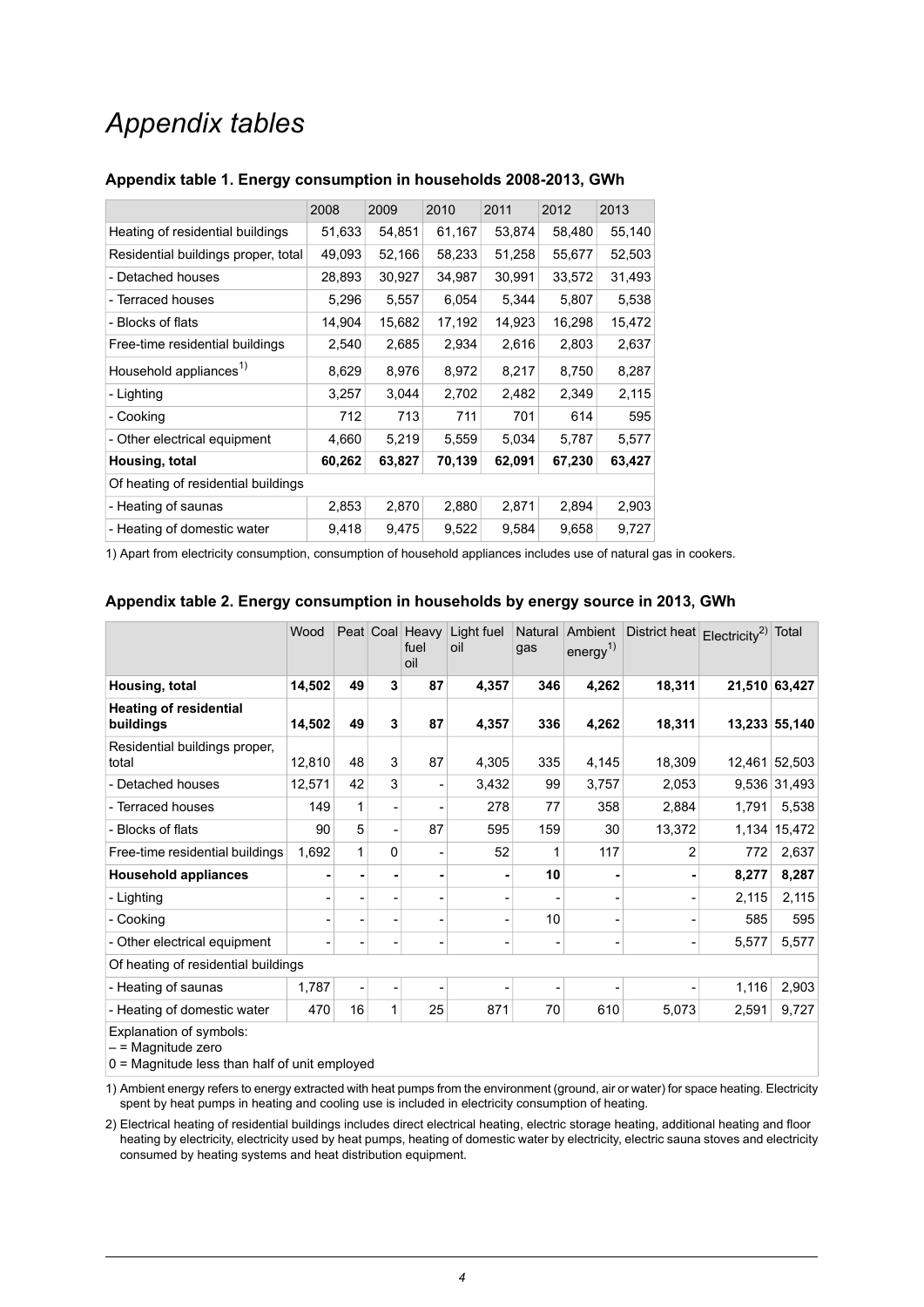## *Appendix figures*



<span id="page-4-0"></span>**Appendix figure 1. Energy consumption in households by energy source in 2013**

Used energy sources 63,427 GWh. The group Others contains the following energy sources: natural gas 0.5 %, peat 0.1 %, heavy fuel oil 0.1 % and coal 0.005 % of energy consumption in households.